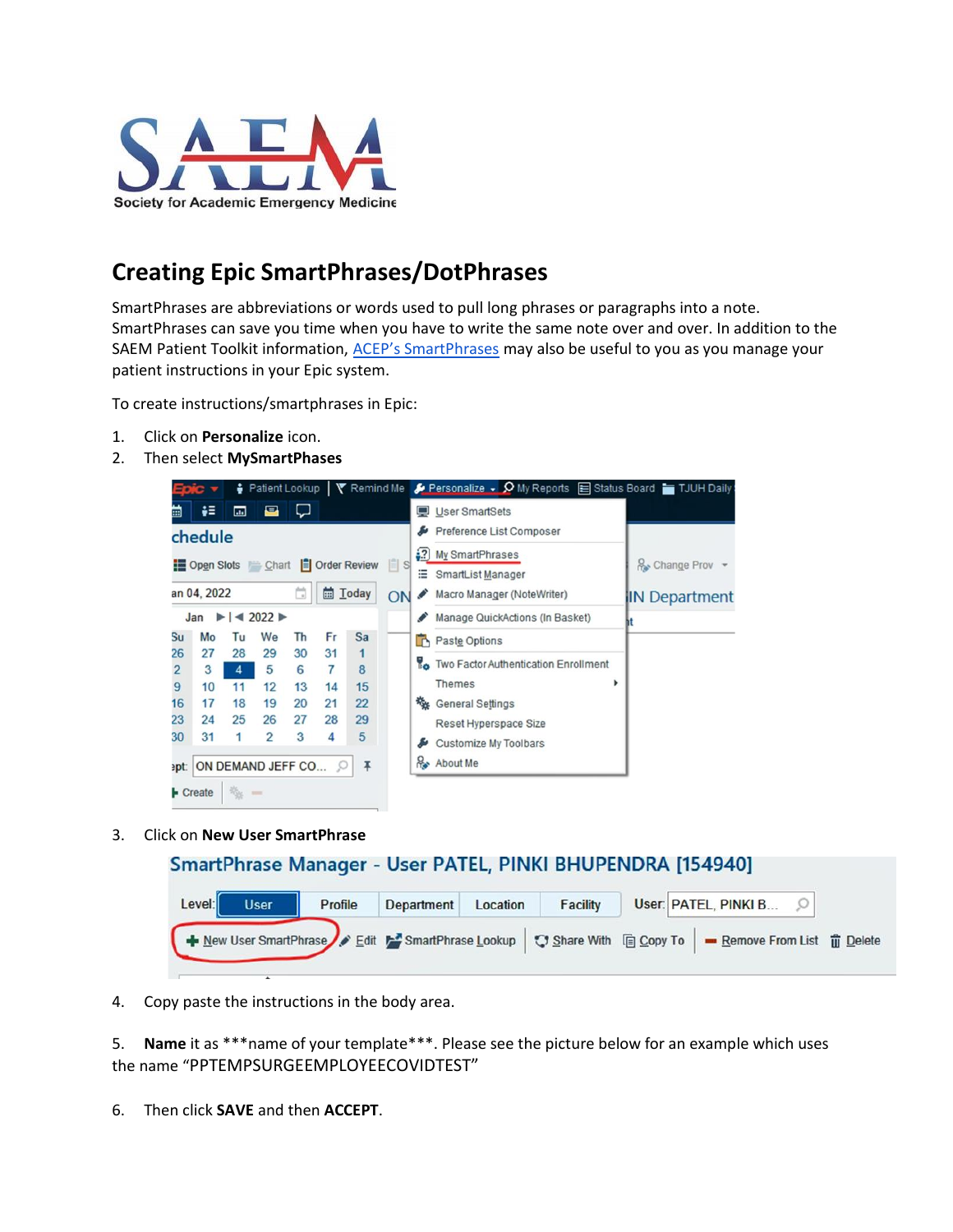

- 7. When ready to use, type in \*\*\* name of your template \*\*\*. and press enter, you will see the SmartPhrase with instructions. Refer below for an example.
- 8. If you want to share with other users, you can add them to the "Sharing." You can also allow specific users to edit the smartphrase.

| <b>OD</b> Discharge Instructions (F3 to enlarge)                                                                          |             |  |
|---------------------------------------------------------------------------------------------------------------------------|-------------|--|
| ☆B分ツコヨ+ Insert SmartText 百々→马〇ね日                                                                                          |             |  |
| PPTEMP<br>Expansion<br>Abbrev<br><b>X</b> PPTEMPEMPLOYE Updated Employee COVID Testing Guidelines and Testing Employee wh | <<          |  |
| Refresh (Ctrl+F11)                                                                                                        | Close (Esc) |  |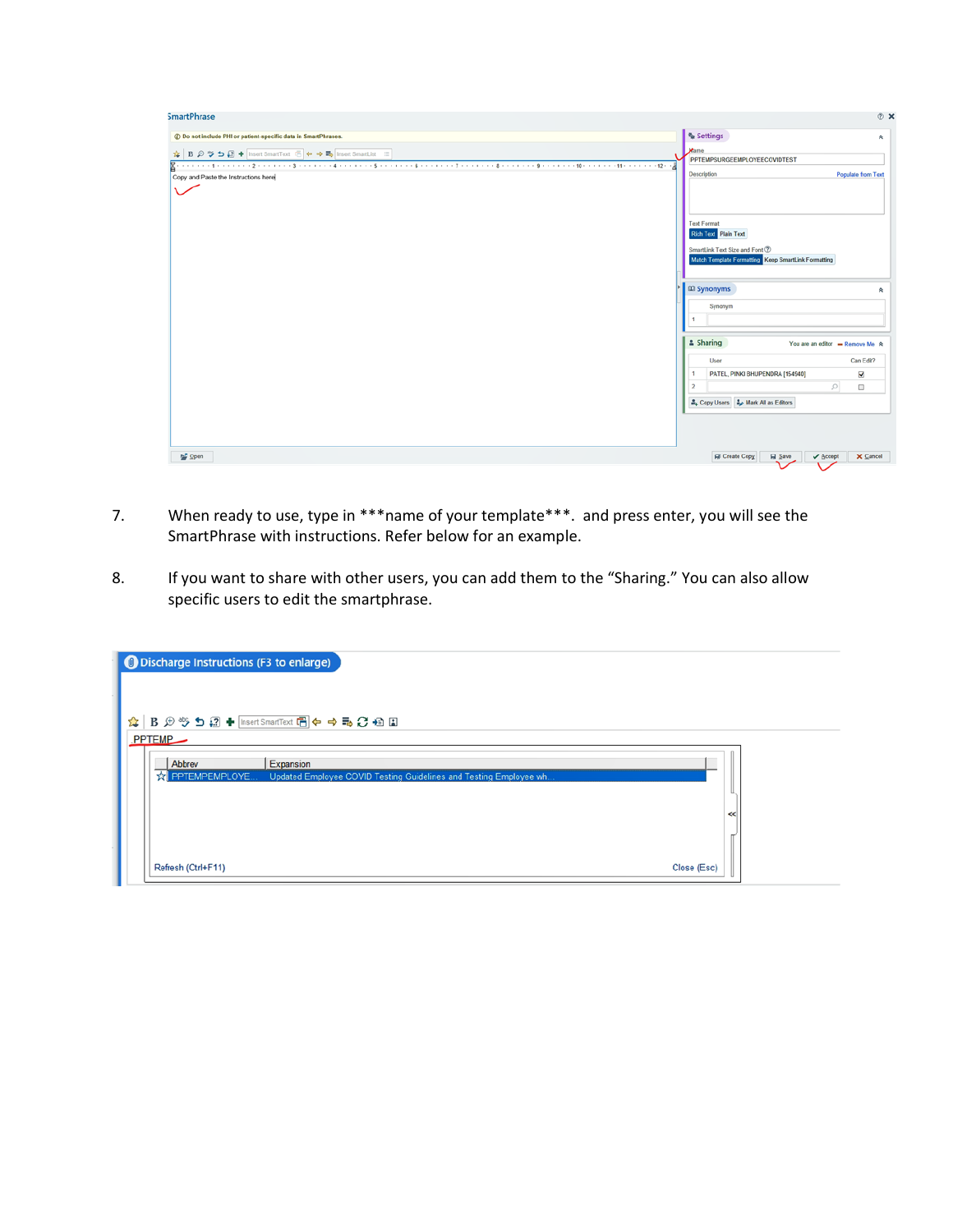# **SAEM COVID-19 Patient Toolkit**

**Copy and paste this information as your instructions (see Step 4 above).**

SAEM [COVID-19 TOOLKIT FOR NEWLY DIAGNOSED PATIENTS](https://www.saem.org/education/saem-online-academic-resources/wellness-and-resilience/covid-19-patient-toolkit)

Also available online at [saem.org/covid19patients](https://www.saem.org/education/saem-online-academic-resources/wellness-and-resilience/covid-19-patient-toolkit)

### **INTRODUCTION**

The SAEM COVID-19 toolkit is intended for emergency medicine providers and the patients for whom they care. Here you will find easy-to-download information and videos to help you understand basic aspects of COVID-19 infection, treatment, self-care, and care for others in your homes.

COVID-19 is rapidly evolving. This toolkit was published on January 3, 2022. For the most updated information, see th[e](https://www.cdc.gov/coronavirus/2019-ncov/index.html) **CDC's COVID[-19 online resources](https://www.cdc.gov/coronavirus/2019-ncov/index.html)** [and guidance.](https://www.cdc.gov/coronavirus/2019-ncov/index.html)

*This educational activity is supported, in part, by an educational grant from GlaxoSmithKline. Multiple companies were invited to support this activity.*

*Published January 3, 2022*

I was told I have COVID-19 but my doctor is sending me home. Now what?

- COVID-19 is a viral illness and many can manage their symptoms at home.
- Stay home, and as much as possible, stay away from others, including those who live with you.
- Get plenty of rest and drink fluids.
- Take acetaminophen or ibuprofen for fever and aches.
- You may ask friends, family, or neighbors to check in on you, especially if you are high risk (are older, have other medical conditions).
- You may also want to ask your doctor if you should obtain outpatient treatments such as IV antibody therapies.

Watch SAEM's video ["Dr. Ramsy, I Tested Positive for COVID](https://www.youtube.com/watch?v=tdMg2m5qUxI)-19 – Now What?" (available in English/Spanish*-coming soon*) on **[saem.org/covid19patients](https://www.saem.org/education/saem-online-academic-resources/wellness-and-resilience/covid-19-patient-toolkit)**.

What do I do to take care of myself when I get home? How do I stay safe?

● Monitor your symptoms: this can include your vital signs, including using a pulse oximeter. A pulse oximeter is a device that attaches to a finger.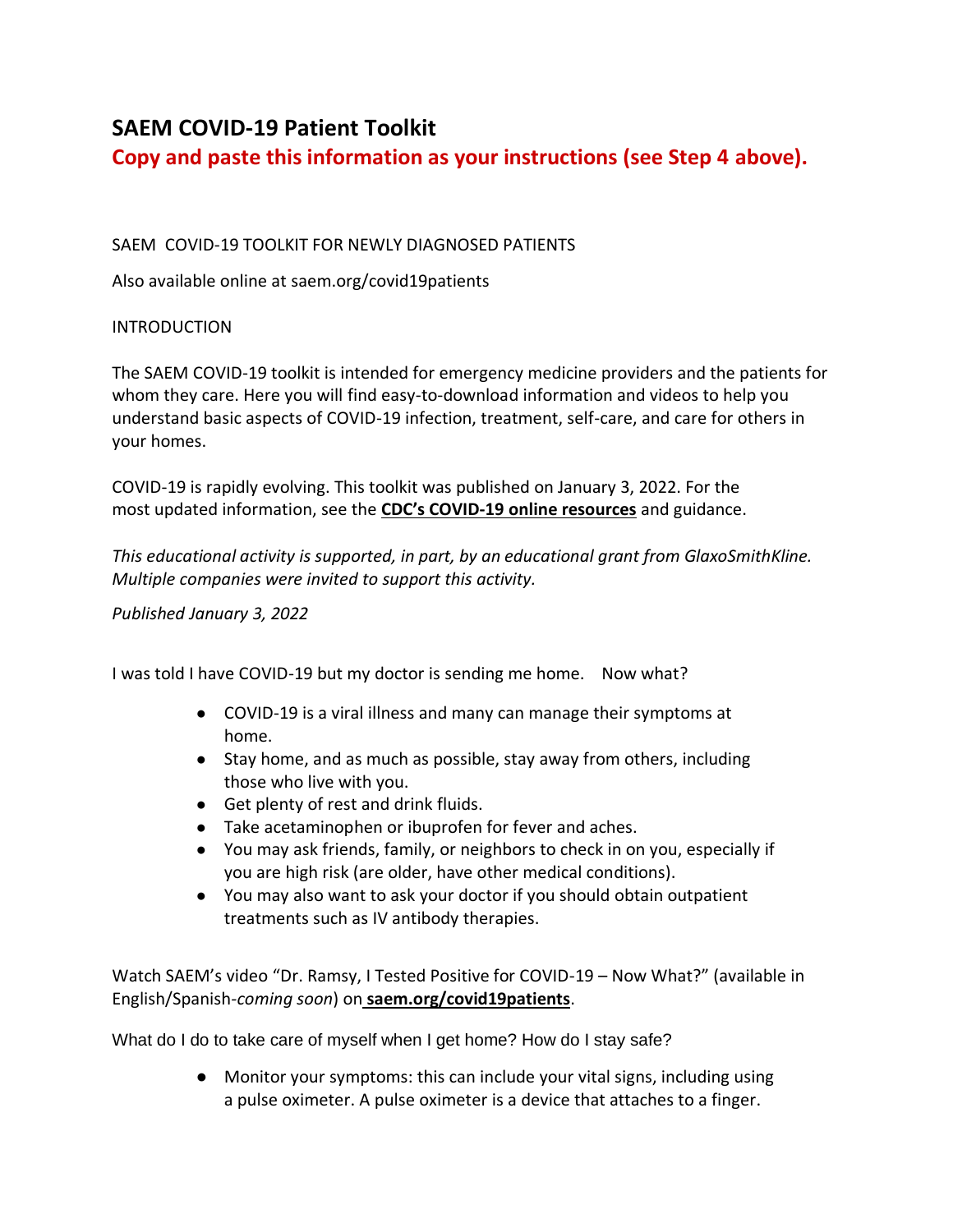It's available at your local pharmacy. The device can help check breathing by measuring how much oxygen is in the blood. A normal level is above 95%. If this number drops below 93%, it is a warning sign. You need to be more closely monitored and may have some treatment options.

● COVID-19 may also cause vomiting and diarrhea. If you have these symptoms, it is important to monitor for signs of dehydration. Signs of dehydration may include feeling thirsty, dark yellow and strong- smelling urine, feeling dizzy or lightheaded when standing, and increased heart rate. If you experience these symptoms, you may need to discuss them with a provider.

Helpful Resources:

- **[Caring for Someone With COVID-19](https://jamanetwork.com/journals/jama/fullarticle/2770415)**
- **[What Is COVID-19?](https://jamanetwork.com/journals/jama/fullarticle/2768390)**

What am I supposed to do to keep my family, friends, and others from getting infected with the virus if I test positive?

If you test positive for the virus (even if you have no symptoms), you need to isolate yourself from others to prevent them from getting sick.

Guidelines for isolation are as follows:

- Stay home for 5 days.
- If you have no symptoms or your symptoms are resolving after 5 days, you can leave your house.
- Continue to wear a mask around others for an additional 5 days.
- If you have a fever, continue to stay home until your fever resolves.

While at home:

To help keep other household members as safe as possible you should:

- Stay in a separate room from other household member as much as possible.
- Use a separate bathroom if available.
- Wash your hands regularly.
- Avoid contact with other members of the household and pets.

## FOLLOW THE CDC'S LATEST GUIDANCE AT: **[cdc.gov/coronavirus/2019-ncov/your-health/quarantine-isolation.html](https://www.cdc.gov/coronavirus/2019-ncov/your-health/quarantine-isolation.html)**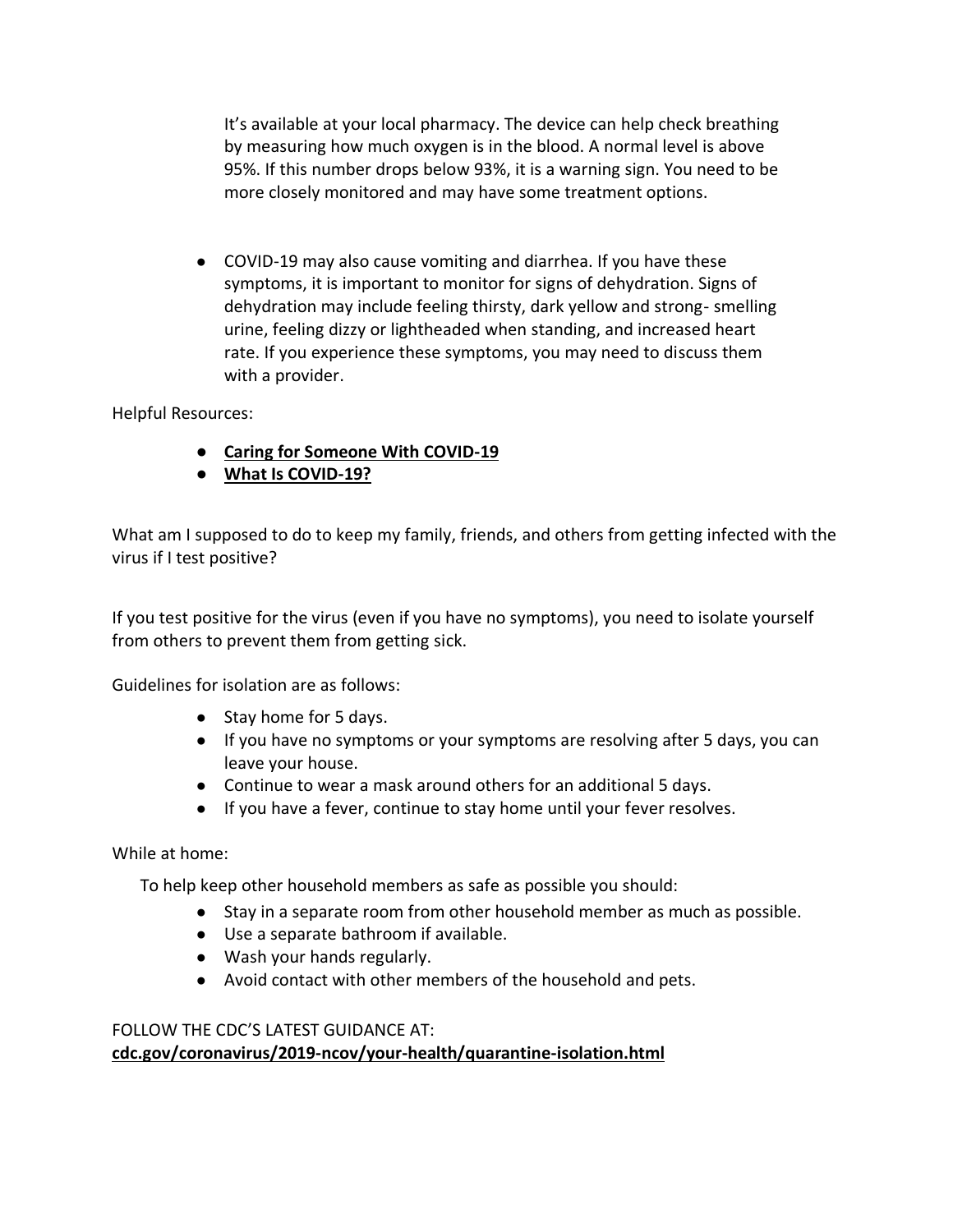How can I help prevent COVID-19 from spreading after I have been diagnosed with this virus?

● If you live with others, or you know you have exposed others to you by being less than 6 feet away from them for a total of 15 minutes or more over a 24-hour period, then let them know and tell them they should quarantine to prevent others from getting sick. This is true even if the 15 minutes is broken into 3 separate 5-minute exposures over a 24-hour period.

# FOLLOW THE CDC'S LATEST GUIDANCE AT: **[cdc.gov/coronavirus/2019-ncov/your-health/quarantine-isolation.html](https://www.cdc.gov/coronavirus/2019-ncov/your-health/quarantine-isolation.html)**

Guidelines for quarantine

EXPOSED and VACCINATED

If you have been exposed and you have:

- Been boosted OR
- Completed primary Pfizer or Moderna vaccine series within the last 6 months OR
- Completed primary J&J vaccine series within the last 2 months

You should

- Wear a mask around others for 10 days.
- Test on day 5, if possible.

*If symptoms develop, get a test and stay home.*

EXPOSED and UNVACCINATED OR PARTIALLY VACCINATED

If you have been exposed and you are:

- Unvaccinated OR
- Completed primary Pfizer or Moderna vaccine series longer than 6 months ago and are not boosted OR
- Completed primary J&J series longer than 2 months ago and are not boosted

You should:

- Stay home for 5 days.
- After that continue to wear a mask around others for 5 more days.

If you can't quarantine you must:

- Wear a mask for 10 days
- Test on day 5, if possible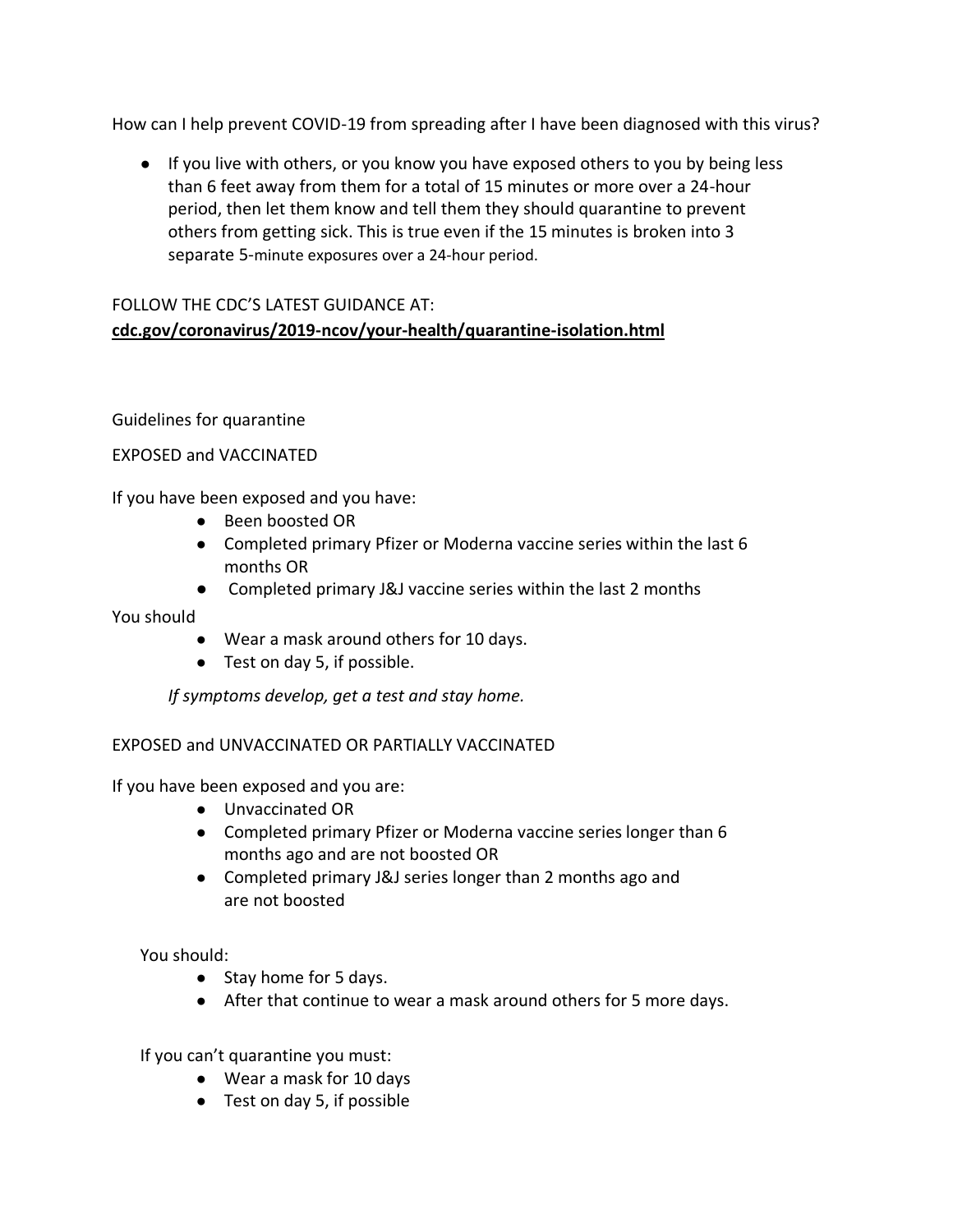*If symptoms develop, get a test and stay home.*

Please check with local regulations as some guidance is dependent on local health jurisdictions and can change as we learn more about the virus. Monitor your symptoms for 14 days after exposure. If you choose not to get tested, you must quarantine for a full 10 days.

Who is approved to receive monoclonal antibodies?

- Monoclonal antibodies received an emergency use authorization (EUA) from the FDA for the treatment of mild COVID-19.
- They are approved for people who are at risk for severe disease, but who do not yet need to stay in the hospital.
- Antibodies are also for post-exposure prophylaxis (PEP) for people who have been exposed to someone with COVID-19, but have not become ill, in order to prevent illness.

What are monoclonal antibodies?

- Monoclonal antibodies are made in the laboratory and mimic the antibodies that your body makes when it is exposed to a virus or to a vaccine. These antibodies recognize parts of the SARS-CoV-2 virus and mark the viruses for destruction.
- Monoclonal antibodies decrease your risk of developing severe disease and reduce the chance that you will need to stay in the hospital.
- The treatments are not perfect, but they reduce your risk of needing to stay in the hospital by about 70%.

How are they given?

- Monoclonal antibodies may be given as an infusion (through an IV) or as a series of 4 subcutaneous injections (shots).
- You may receive them in the emergency department. If that is not an option, you can ask your provider where they are available in your area.
- There is a very small risk of severe allergic reaction after being given monoclonal antibodies so you will be monitored for an hour after receiving the medication.

Here Is Trusted Information About COVID-19

Watch a few videos at **[saem.org/covid19patients](https://www.saem.org/education/saem-online-academic-resources/wellness-and-resilience/covid-19-patient-toolkit)**

- **[Dr. Ramsy, I tested positive for COVID-19. Now What?](https://www.youtube.com/watch?v=tdMg2m5qUxI) (English or Spanish-coming soon)**
- **[Dr. Ramsy, What is monoclonal antibody treatment?](https://www.youtube.com/watch?v=bTgn2DpeZGA) (English or Spanish-coming soon)**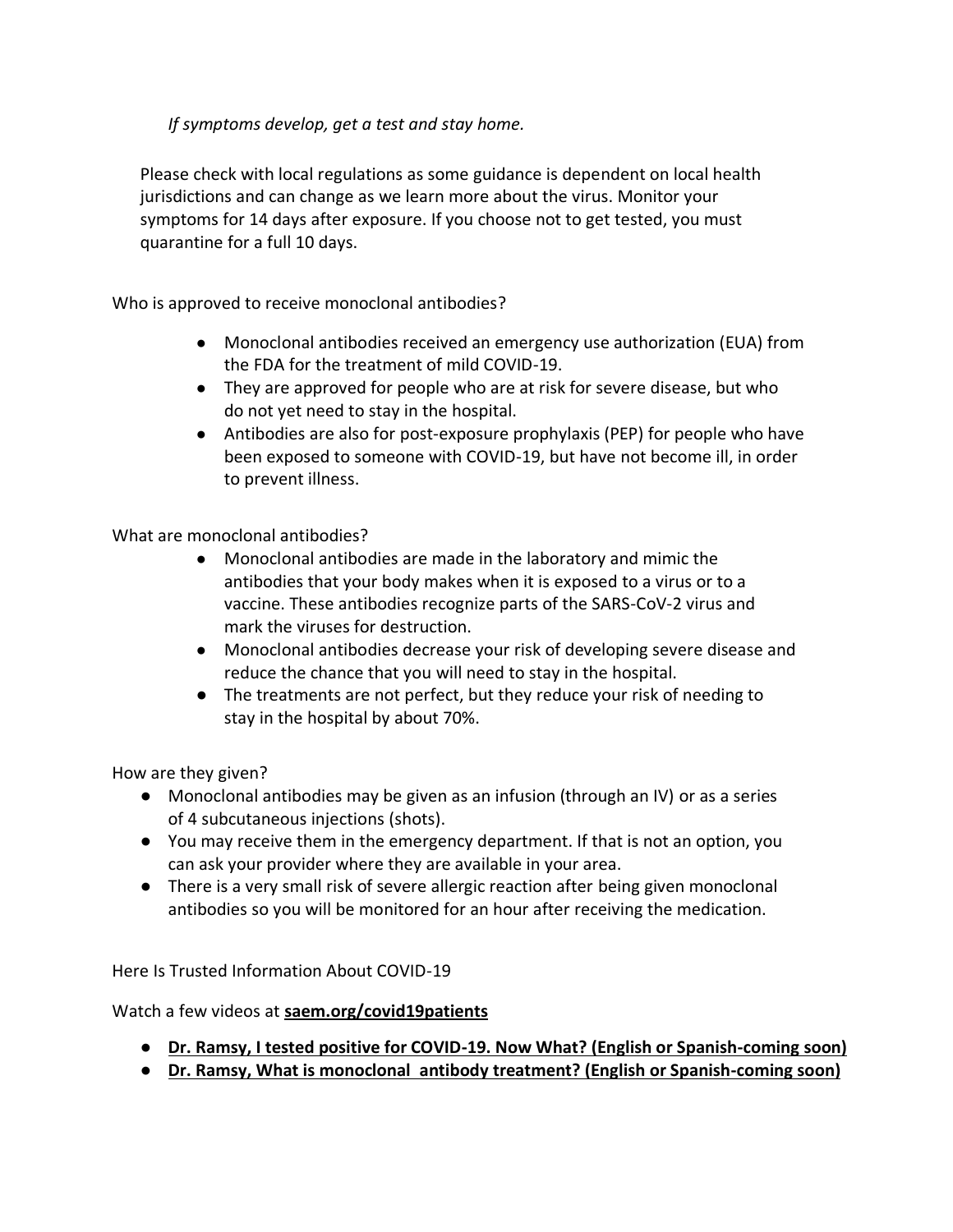#### COVID-19 Education Task Force

Richard Eric Rothman, MD, PhD Chair, COVID-19 Education Task Force Johns Hopkins University School of Medicine

Christopher Robert Carpenter, MD, MSc Member, COVID-19 Education Task Force Washington University in St. Louis School of Medicine

Anna Marie Chang, MD Member, COVID-19 Education Task Force Thomas Jefferson University

Larissa S. May, MD Member, COVID-19 Education Task Force University of California, Davis, School of Medicine

Philip A. Mudd, MD, PHD Member, COVID-19 Education Task Force Washington University in St. Louis School of Medicine

Elissa Schechter-Perkins MD, MPH, DTMH Member, COVID-19 Education Task Force Boston Medical Center

*Task Force members have no financial disclosures.*

*This educational activity is supported, in part, by an educational grant from GlaxoSmithKline. Multiple companies were invited to support this activity.*

Finding the Most Up-to-date Information

#### Providers:

The standard of care for COVID-19 therapeutics can rapidly evolve with the emergence of new viral variants that are resistant to current treatments and with the availability of newly developed treatments.

The most up-to-date COVID-19 treatment guidelines vetted by the US public health community (the NIH, FDA, and CDC) are available at: **[NIH COVID-19 Treatment Guidelines](https://www.covid19treatmentguidelines.nih.gov/)**